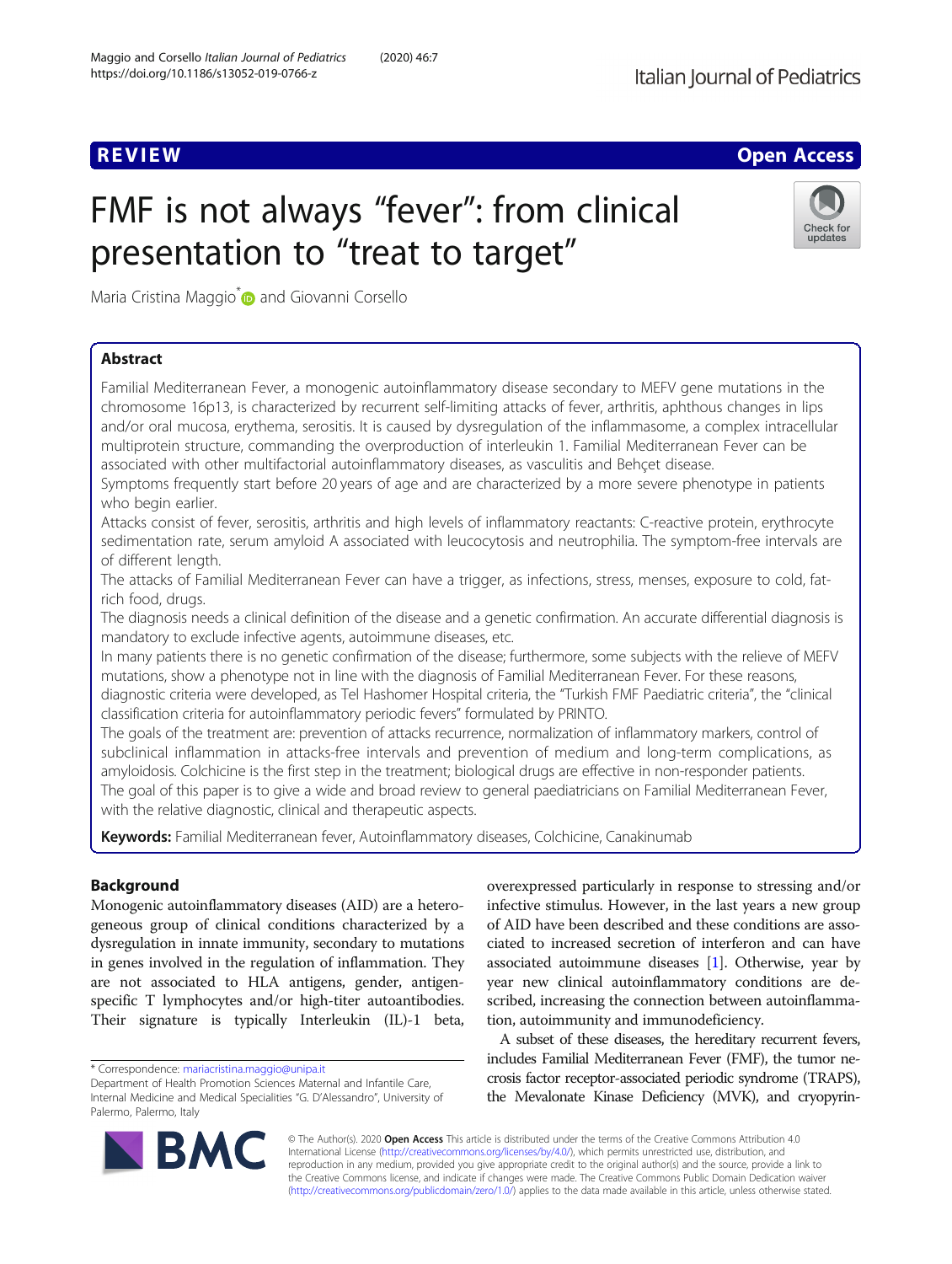associated periodic syndromes (CAPS). This paper focus on FMF, a monogenic AID, secondary to MEFV gene mutations in the chromosome 16p13, and typically characterized by recurrent self-limiting attacks of fever, arthritis, aphthous changes in lips and/or oral mucosa, erythema, serositis [\[1](#page-4-0)–[3\]](#page-4-0). FMF is caused by dysregulation of the inflammasome, a complex intracellular multiprotein structure, commanding the overproduction of interleukin-1(IL-1). Moreover, FMF can be associated with other multifactorial autoinflammatory diseases, as vasculitis and Behçet disease [[4](#page-4-0)].

The goal of this paper is to give a wide and broad review on Familial Mediterranean Fever, with the relative diagnostic, clinical and therapeutic aspects. Many studies have been performed on this topic especially in the last years, with new approaches for the treatment and the follow up. This paper offers to general paediatricians a guide in the complex world of Familial Mediterranean Fever and a rapid consultation to help young patients affected by this condition.

#### Clinical presentation of FMF

Symptoms frequently start before 20 years of age. Clinical phenotype is usually more severe in patients with a precocious beginning of the attacks.

Patients display recurring clinical attacks consisting of fever, serositis, arthritis and high levels of inflammatory reactants: C-reactive protein (CRP), erythrocyte sedimentation rate (ESR), serum amyloid A (SAA) associated with leucocytosis and neutrophilia, with symptom-free intervals of different length.

The attacks of FMF can recognize a trigger in infections, stress, menses, exposure to cold, fat-rich food, some drugs.

Fever is a typical symptom in more than 96% of inflammatory attacks, with frequent high levels of body temperature, between 38 and 40 °C. 25% of the patients show chills before fever. The length of the self-limited episodes, lasting from 1 to 4 days, can have mild prodromal symptoms (myalgia, arthralgia, lumbar spine pain, headache, dyspnoea, nausea, arthralgia, asthenia, disquiet) ongoing for about 17 h.

Clinically, we can distinguish 3 phenotypes of FMF:

- type 1: acute attacks of fever plus the classical symptoms of painful serositis and arthritis;
- type 2: kidney amyloidosis, without other symptoms of FMF and without fever attacks;
- type 3: patients with two mutations of MEFV gene, without fever, other symptoms of FMF, nor amyloidosis.

The recurrence of attacks may differ: attacks frequency fluctuates from 1 per week to 1 per decade. Over the course of this lifetime disease, a patient can show different forms of attacks, however, most patients frequently experience the same symptoms at every attack.

Although in some reports a genotype-phenotype correlation is described, it is not strictly predictive and subjects with the same phenotype in the same family can show different symptoms.

Symptoms can also change in the course of life, and young children can have a different clinic presentation from adults.

However, patients' age at the clinical symptoms is significantly associated with the clinical severity of the disease. Patients older than 12 years at the onset, showed a reduced frequency of fever attacks than the younger patients. Patients younger than 5 years at the onset showed more severe attacks [\[5](#page-4-0)].

Furthermore, occasional infections may show a more severe presentation with higher fever, in patients with MEFV mutations, for the amplification of cytokines secretion, especially of IL-1 beta.

Abdominal pain is a frequent symptom (90%) and may be diffuse or localized; in some cases, it typically mimics acute abdomen or appendicitis. 30–40% experiences unnecessary abdominal surgery. Acute peritonitis or intestinal obstruction can occur in these patients, in association with fever and/or other typical symptoms of FMF or as unique manifestation of the attacks. In some cases, anatomopathological study of appendix shows non-specific inflammation and laparoscopy and/or ultrasound reveal mesenteric lymphadenitis.

Some patients have diarrhoea and/or vomiting, whereas other patients experience constipation.

Functional gastrointestinal disorders are more frequent in children with FMF, and between those, functional dyspepsia and irritable bowel syndrome are more frequent [\[6](#page-4-0)].

In FMF patients with dyspeptic symptoms, endoscopic study reveals frequent pathological signs as chronic gastritis, esophagitis, signs of inflammatory bowel disease (IBD) by histopathological study of ileum and colon samples. Suggestive of IBD are goblet cell loss, cryptic hyperplasia, cryptitis.

The controversial role of MEFV mutations in developing Crohn disease is highlighted in study that demonstrated that IBD was more frequent in patients with FMF than in controls [\[7](#page-4-0)]. Amyloidosis and FMF attacks are more frequent in patients with the association of FMF and Crohn disease [[8\]](#page-4-0).

Thoracic pain is associated with pericarditis and/or pleural effusion (frequently monoliteral, of mild entity.

Arthritis is reported in 45% of FMF patients. It is frequently monoarticular, mainly involving main articular districts of lower limbs (hip, knee, ankle). Some patients experience arthralgia and do not manifest overt arthritis. Destruction of the hip was observed in some patients [[9\]](#page-4-0).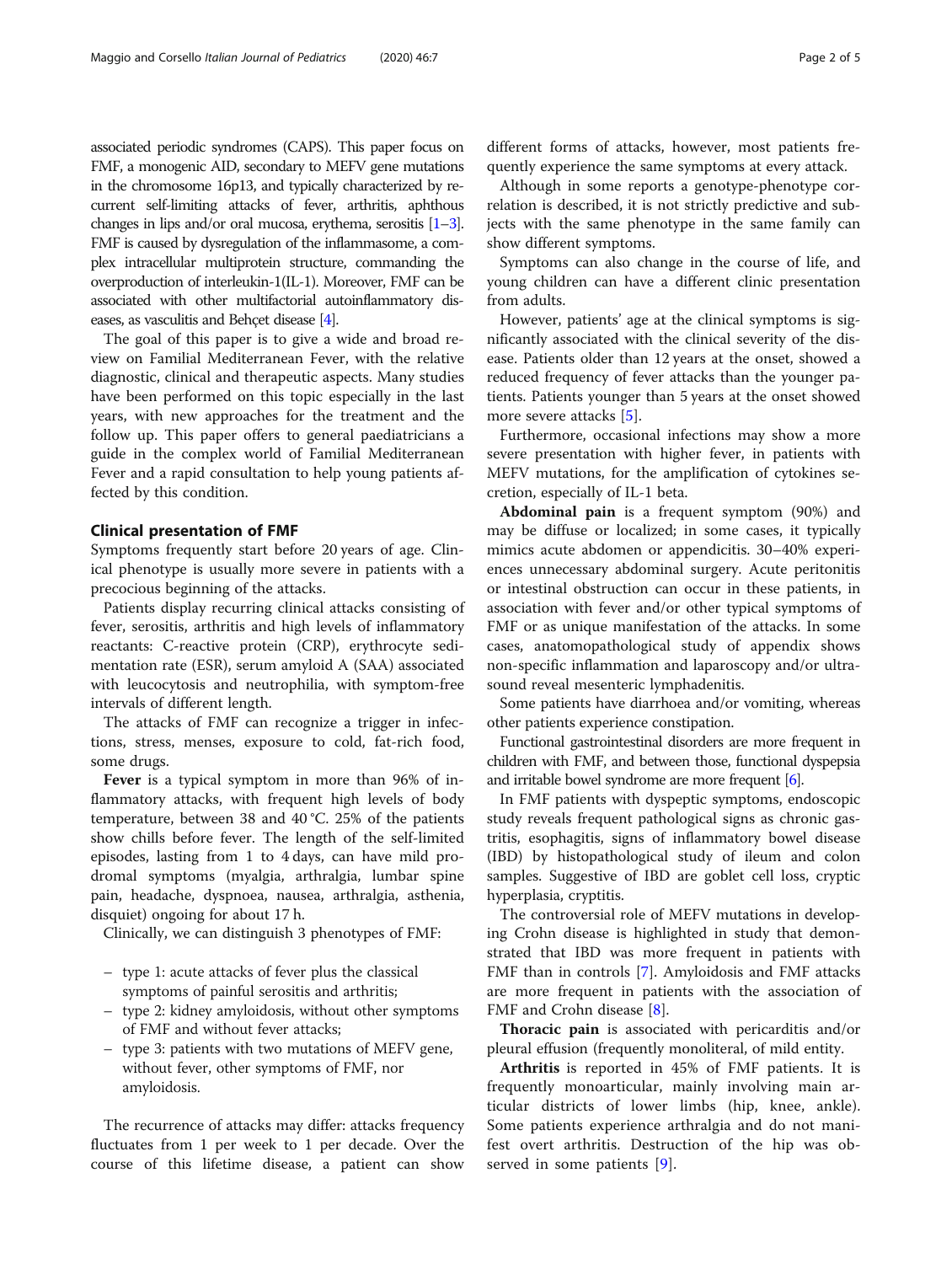Myalgia is mostly localized at the legs, while some patients experience protracted febrile myalgia.

Erysipelas-like erythema is a typical clinical expression of FMF with a variable incidence (7–40%).

Headache is due to aseptic meningitis and, in association with asthenia, may be the main symptom [\[10](#page-4-0)].

In Turkey, abdominal pain (76%) and fever (58%) are the most frequent symptoms, followed by arthritis (28%), chest pain (19%) [\[10](#page-4-0)]. MEFV mutations were identified in 45%, whereas 55% had no identifiable mutations. 60% patients were heterozygous, 24.7% were compound heterozygous, 14% were homozygous, and the most frequent mutations were M694 V (48%), E148Q (18%), M680I (15%), V726A (12.5%), P369S (3.3%), R761H (0.9), K695R (0.9), E148V (0.9) and A744S (0.5%). Typical symptoms of FMF were more severe in patients with one or more M694 V or M680I mutations. E148Q or V726A mutations were associated with a mild phenotype. Fever associated with abdominal pain and chest pain was more frequent in patients with P369S, while arthritis was frequent in K695R heterozygous patients [\[10\]](#page-4-0).

In a recent study performed in Japan, was reported that patients with MEFV exon 10 mutations showed earlier onset of the disease and frequently showed serositis, whereas the patients with the absence of MEFV exon 10 mutations showed later onset of FMF, with musculoskeletal manifestations as arthritis, myalgia, and erysipelas-like erythema [[11](#page-4-0)]. This group if patients more frequently showed mutations in exon 3. There was no significant difference in the responsiveness to colchicine between the two groups. Furthermore, as demonstration of the difference in clinical phenotype depending on geographical area, Japanese patients affected by FMF show a more atypical phenotype compared to patients of areas were FMF is endemic [\[11](#page-4-0)]. The frequency of FMF patients with high-penetrance mutations, such as MEFV exon 10, is smaller in Japan than in Western countries.

In an Italian centre, the incidence of symptoms in more than 370 patients, was different [\[12\]](#page-4-0): fever (93.3%); abdominal pain (80.7%); arthralgia (66.9%); thoracic pain (40.2%); myalgia (36.3%); skin lesions (31.2%); aphthous lesions (28.2%); kidney involvement (15.4%); recurrent orchitis (3.5%).

Recently, cochlear involvement was demonstrated in FMF patients. Hearing thresholds show acute changes during the attacks, as an effect of acute inflammation on cochlea and recurrent inflammatory periods have a cumulative damage on cochlea. Furthermore, colchicine seems to improve hearing in these patients [[13](#page-4-0)].

#### Diagnostic criteria

The diagnosis of FMF needs a clinical definition of the disease, and a genetic confirmation.

An accurate differential diagnosis is mandatory, to exclude infective agents, autoimmune diseases, systemic Juvenile Idiopathic Arthritis, inflammatory bowel diseases [[14](#page-4-0)–[16\]](#page-4-0) who can simulate the beginning of the attacks. However, the typical recurrent episodes can help physicians in the diagnosis.

Nevertheless, many patients have no genetic support, and in some subjects with the relieve of MEFV mutations, the phenotype is not in line with the diagnosis of FMF. For these reasons, diagnostic criteria for the diagnosis of FMF were developed in these years.

Tel Hashomer Hospital criteria were published starting from clinical observations in adult Israeli patients and are the most widely used for diagnosis of FMF. The diagnosis of FMF needs two major criteria or one major and two minor criteria (Table 1) [[17\]](#page-4-0).

More recently, the "Turkish FMF Paediatric criteria" were performed for children with the suspicion of FMF; these criteria were defined on a genetically group of FMF children, carrying two MEFV mutations [\[18\]](#page-4-0). The diagnosis requires the presence of 2 out of 5 criteria (table [2](#page-3-0)). However, these Yalcinkaya-Ozen criteria show a higher sensitivity, but a lower specificity than the Tel-Hashomer criteria. Ethnic origin and residence of the patients are not relevant on their sensitivity and specificity (Table [2](#page-3-0)) [\[19](#page-4-0)].

All these criteria do not include genetic study of MEFV. PRINTO promoted a study to develop and validate a set of clinical criteria for the classification of patients affected by inherited periodic fevers. This approach allowed identification of 'positive' and 'negative' criteria correlated with each disease. FMF diagnosis is supported by the presence of fever lasting less than 2 days, chest and/or abdominal pain, ethnicity. Otherwise, the absence of: fever lasting more than 6 days, enlarged cervical lymph nodes, urticarial rash, aphthous stomatitis supports the diagnosis [\[20](#page-4-0)].

The genetic study of FMF is a clue for diagnosis; laboratory tests can support the clinicians in the interpretation of the clinical picture. An acute attack is associated with increased CRP, ESR, SAA, immunoglobulins,

Table 1 Tel Hashomer criteria

| Major criteria |  |
|----------------|--|
|                |  |
|                |  |

1) Recurrent febrile episodes accompanied by peritonitis, synovitis, pleurisy

2) AA amyloidosis without a predisposing disease

3) Response to continuous colchicine administration

Minor criteria

- 1) Recurrent febrile episodes
- 2) Erysipelas-like erythema

3) FMF diagnosed in a first-degree relative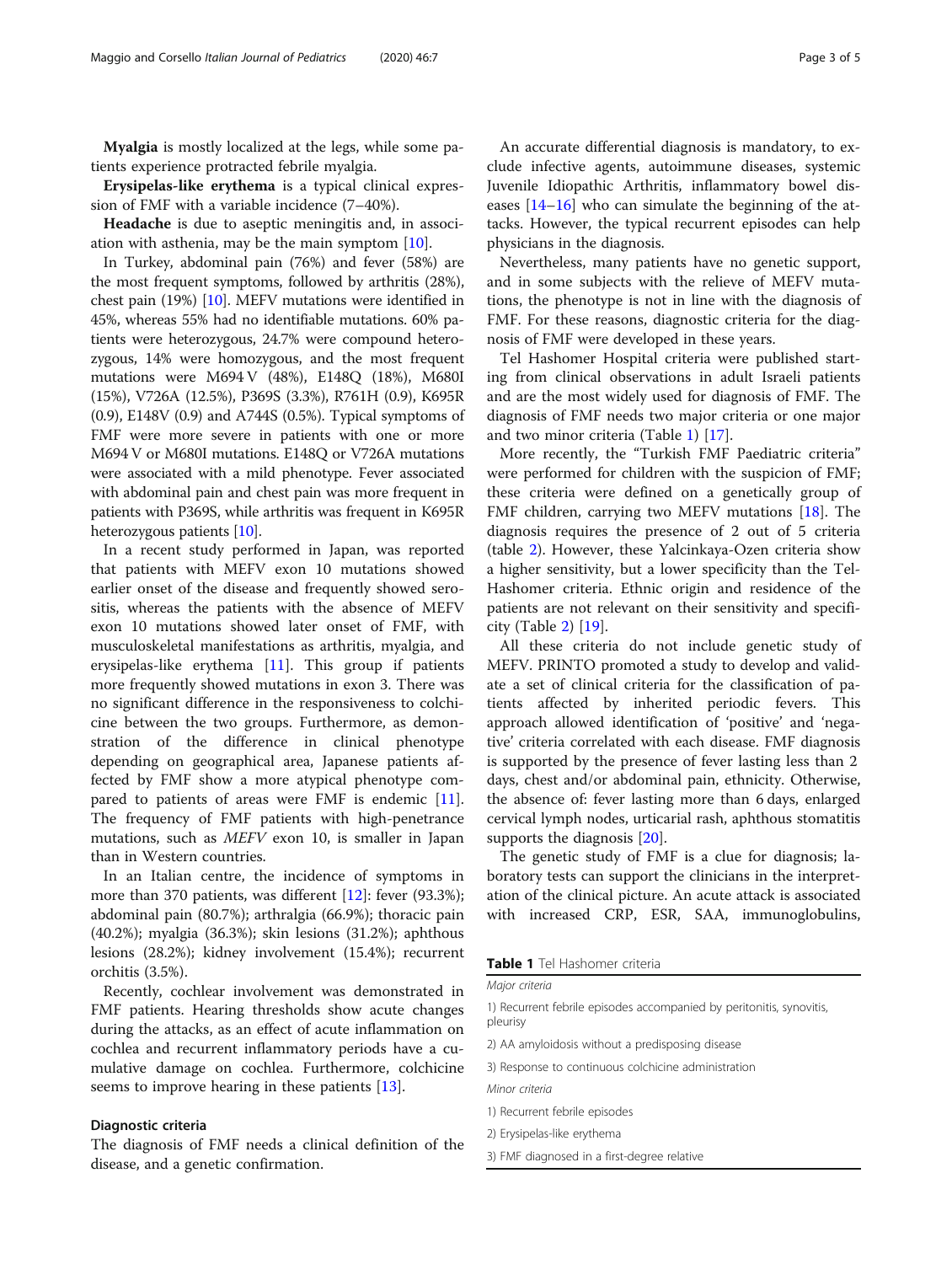<span id="page-3-0"></span>Table 2 Turkish FMF Paediatric criteria

| *(6-72 h of duration, $\geq$ 3 attacks) |  |
|-----------------------------------------|--|
| Family history of FMF                   |  |
| Oligoarthritis*                         |  |
| Chest pain*                             |  |
| Abdominal pain*                         |  |
| Fever (axillary temperature $>$ 38 °C)* |  |
|                                         |  |

neutrophil leucocytosis. However, these laboratory findings are not patognomonic.

#### Treatment

The goals of the therapeutic approach in patients with FMF are to prevent the recurrence of attacks, to normalize inflammatory markers (CRP, ESR, SAA), to minimise subclinical inflammation in attacks-free intervals and to prevent the medium and long-term complications. In fact, increased SAA may lead to secondary amyloidosis and deposition of this insoluble protein in the kidney, heart, liver, gut, spleen, etc.

These objectives are correlated with the necessity to guarantee a good quality of life to paediatric patients and their family.

The first step in treatment of patients with recurrent attacks, even without fever, is colchicine [[21](#page-4-0)].

Colchicine is effective also in children with a significant increase of SAA without fever and/or other symptoms linked to MEFV mutations.

The dosage is 0.5–1 mg/day and a therapeutic trial for at least 3–6 months is useful to establish the real response to the drug.

Treatment with colchicine should be started as soon as a clinical diagnosis is made.

<sup>A</sup> starting dose of <sup>≤</sup>0.5 mg/day for children younger than 5 years of age, 0.5–1.0 mg/day for children 5–10 years of age,  $1.0-1.5$  mg/day for children  $> 10$  years of age and in adults is recommended by the EULAR recommendations for the management of FMF [[22](#page-4-0)]. In patients with pre-existing amyloidosis or high disease severity, higher doses may be prescribed. Colchicine side effects as abdominal pain, vomiting, diarrhoea in some cases may be reduced by dietary restrictions, dividing the dose in two times/day and/or a temporary reduction of the dose.

If inflammation persists despite a good adherence to the treatment, the dose may be gradually increased up to 2 mg/day in children and 3 mg/day in adults, carefully monitoring side effects.

Disease severity and patients' tolerance to the recurrence of the symptoms are necessary elements guiding the physician in the obtainment of a personalized colchicine dose.

Colchicine is less effective in the control of myalgia and arthritis, requiring adding non-steroidal antiinflammatory drugs or corticosteroids. In the few patients resistant to colchicine, other measures, including corticosteroids, are used in many centers, expecially on demand and in correlation with the severity of the attacks.

Patients who have one or more attacks/month despite receiving the higher tolerated dosage for 6 months or more, may be considered non-responder or resistant to colchicine, and must receive the anti-IL-1 beta biological drug, Canakinumab, as recently documented [[23\]](#page-4-0).

### Conclusions

The goal of the treatment in AIDs is the remission of the symptoms, the prevention of complications, the normalization of biochemical parameters and a good quality of life. For these reasons, treatment must be started as soon as possible, drugs need to be targeted to the single patient [[24\]](#page-4-0) and the therapeutic choose needs the cooperation between the clinicians, the patients and their families. Children need to be considered in the treatment decisions. In fact, these therapies may be long lasting and frequently need to be considered till adult age or lifelong.

The safety profile of Canakinumab is widely documented in paediatric patients [[24](#page-4-0)] and the quality of life improves significantly with a treatment administered monthly with sub cutaneous injections.

#### Abbreviations

AID: Monogenic autoinflammatory diseases; CAPS: cryopyrin-associated periodic syndromes; CRP: C-reactive protein; EBV: Epstein-Barr virus; ESR: Erythrocyte sedimentation rate; FMF: Familial Mediterranean Fever; IBD: Inflammatory bowel disease; IL-1: Interleukin-1; MVK: Mevalonate kinase deficiency; SAA: Serum amyloid A; TRAPS: Tumor necrosis factor receptorassociated periodic syndrome

#### Acknowledgements

Not applicable.

#### Authors' contributions

MCM prepared the manuscript; GC revised the paper. All authors read and approved the final manuscript.

#### Funding

No funding is declared.

#### Availability of data and materials

Materials and data of the patient are included in the medical records of the patient.

#### Ethics approval and consent to participate

Not applicable.

#### Consent for publication

consent for publication was obtained from the parents of the child. The consent is included in the medical records of the patient.

#### Competing interests

The authors declare that they have no competing interests.